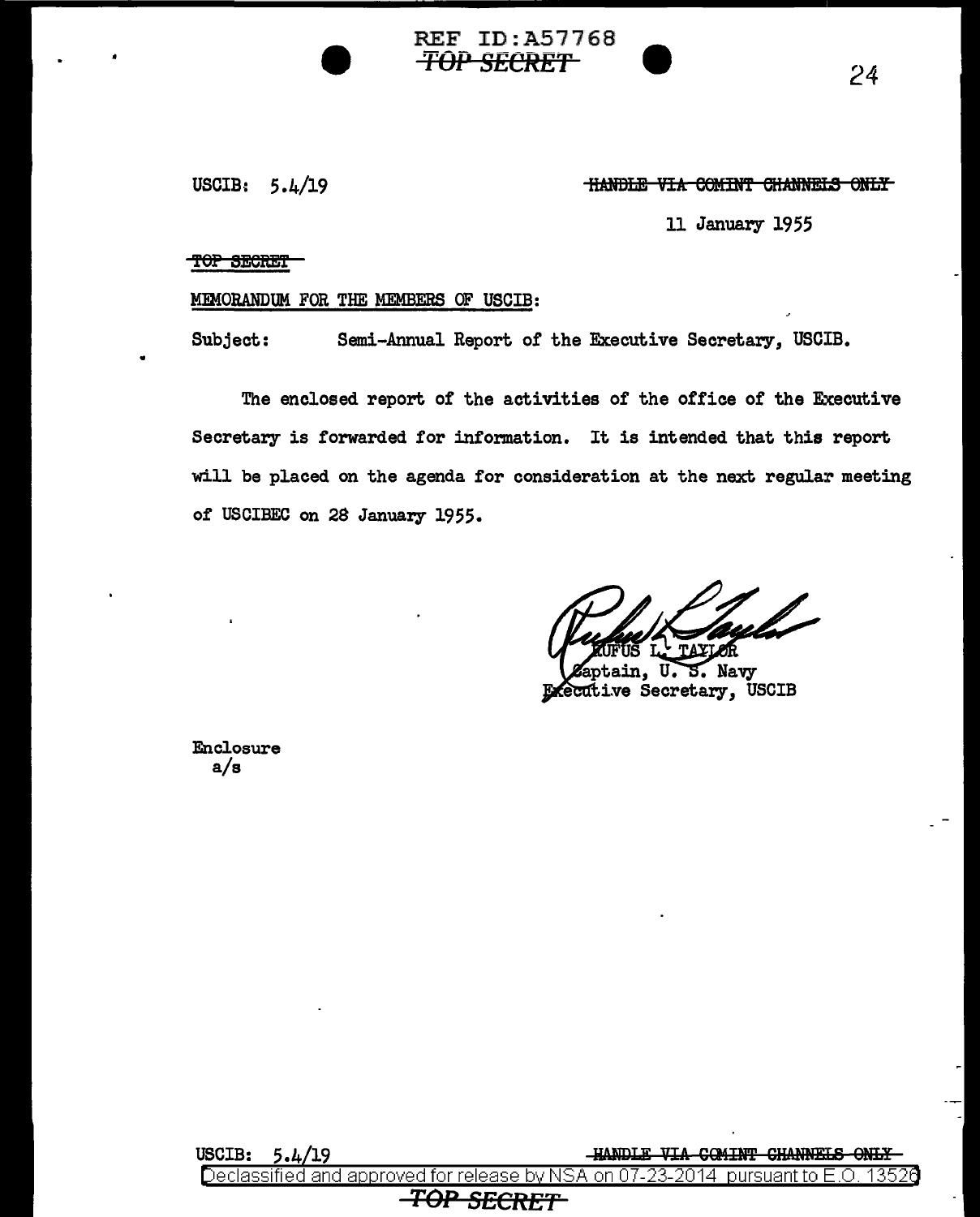OP SECRET

**-HANDLE VIA COMINT CHANNELS ONLY-**

-<br>0

**W** 

11 January 1955

## SEMI-ANNUAL REPORT

REF ID:A57768 ..... **l Ul.** "' .... **"'EtKr:t** ,,.~,,............ **<sup>l</sup>**

### THE EXECUTIVE SECRETARY, USCIB

Reference: USCIB 5.4/12 0£ 15 June 1954 (Annual Report 0£ the Executive Secretary, USCIB).

## I. COMPOSITION AND ORGANIZATION OF THE EXECUTIVE SECRETARIAT.

## A. NARRATIVE.

1. There have been no changes since the previous report except that Major Culmer returned from the Army Command and General Staff College and, on *3* January 1955, resumed his duties as Chairman of the Security Committee and as Assistant to the Executive Secretary £or security matters, vice Lt. Col. Simmons, who has been doing double duty since August 0£ 1954.

#### B. COMMENTS.

1. The existing strength and organization of the Secretariat is the minimum adequate for the job. The long period of double duty performed by Lt. Col. Simmons demonstrated that even with a good deal of work·outside of normal working hours it was possible only to keep abreast of current and pressing requirements thus leaving no time for research and effort on planned long-range programs.

2. The Comments contained in the previous report regarding the demands of USCSB (see paragraph I. B. 2 of the reference) remain valid.

3. Logistic support arrangements are unchanged and remain in all respects satisfactory. In fact, logistic support in the form of reproduction of documents and courier facilities provided by the CIA has been outstanding in spite of repeated and urgent special demands. Likewise the OSD motor pool has provided many special trips without hitch or complaint.

#### C. RECOMMENDATIONS.

1. The current composition, organization and support arrangements for the Executive Secretariat should remain as is.

HANDLE VIA COMINT CHANNELS ONLY

Enclosure with USCIB 5.4/19 dtd 11 Jan 1955.

# **TOP SECRET**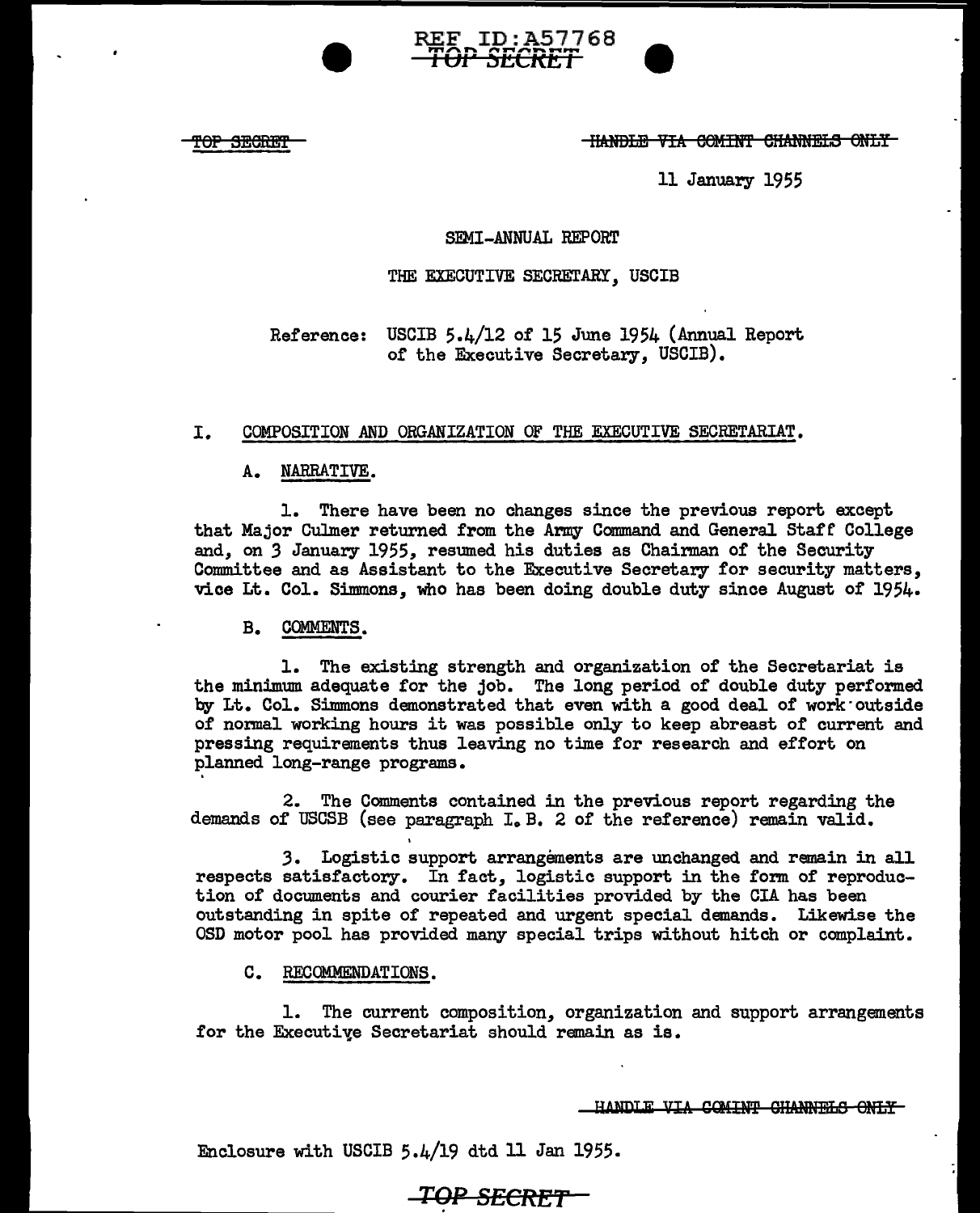

#### II. FUNCTIONS AND DUTIES. '

A. NARRATIVE.

1. No changes in the routine duties being performed by the Secretariat have occurred since the last report.

2. No further progress has been made on the project of codification of' USCIB directives, policies and decisions. While some ground was gained in consolidation of directives, ground was lost in the card indexing of USCIB decisions. This was due to the press of current business brought on by the Petersen Case, the CHICOM problem and the MUSCO affair which resulted in building up new material without a commensurate increase in carding of the old.

3. No further progress has been made on the project to consolidate and issue in one document USCIB directives and policy statements with regard to the security of COMINT. However, it is expected that progress will resume in the near future.

4. Full implementation of the new Appendix "B" went into effect on 1 January 1955. The effect of this action is not yet discernible. *A* complete set of new code words was introduced concurrently with categorization.

5. While still not satisfactory, security of electrical transmissions of COMINT appears to be improving, the monthly average of compromises having dropped from approximately 5 to approximately *3.* 

6. The Petersen Case occupied much of the time and effort of the Executive Secretariat throughout the latter half of the period of this report. A dossier on this case is on file in the office of the Executive Secretary. The lessons to be learned from it will be studied and presented for consideration at a later date.

B. COMMENTS.

1. Members are again reminded of the requirement to file copies of their new security regulations with the office of the Executive Secretary. Only two members have done this so far.

2. With the advent of categorization each member should make a diligent effort to divide and compartment his organization so as to allow for only the absolutely necessary minimum of Category III clearances. If effective compartmentation can be achieved, control or damage resulting from compromises can be enhanced materially.

# *roP* **SECRET**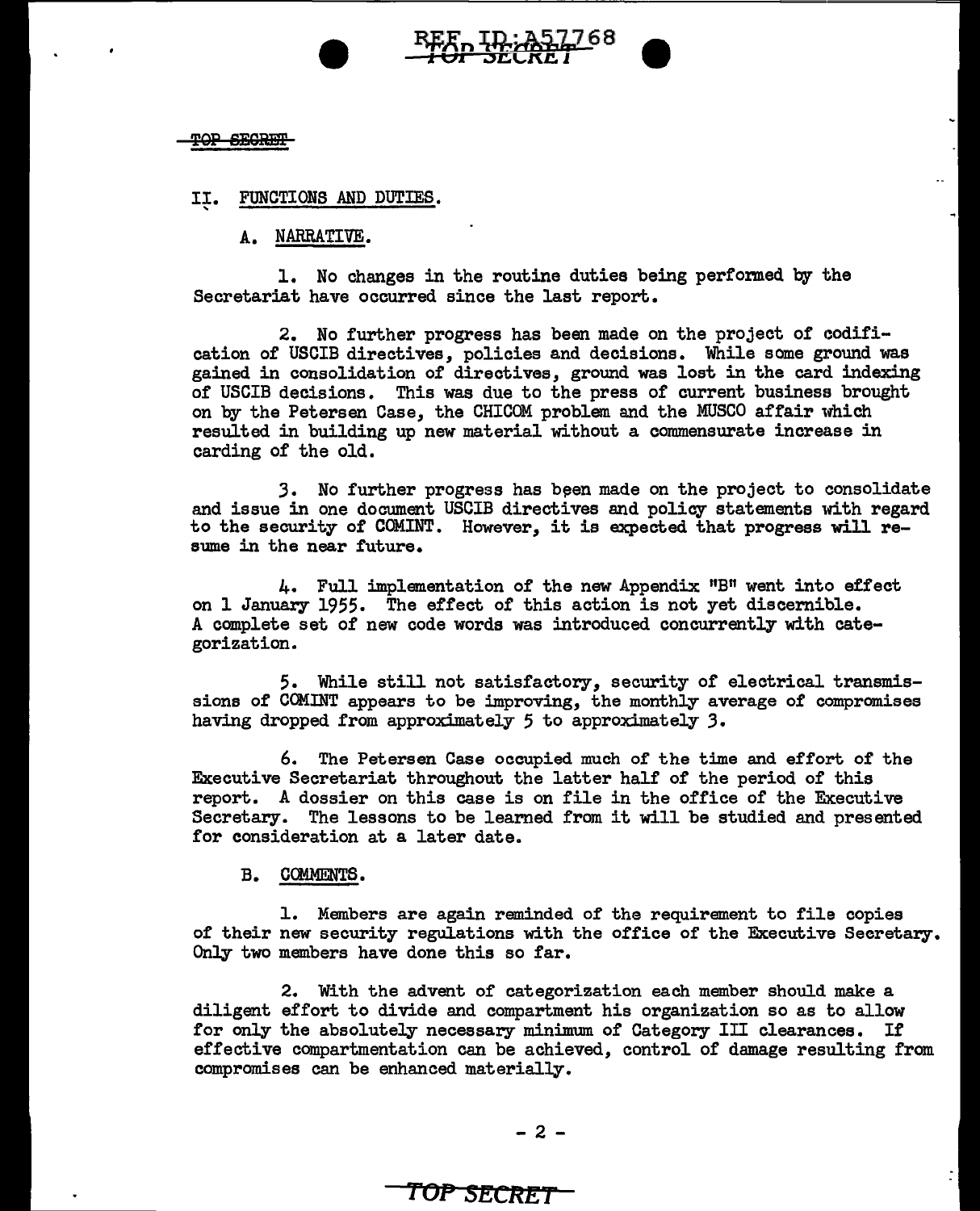TOP SECRET

3. In making or requesting exceptions to USCIB security policies every effort should be made to confine such exceptions to Category II personnel and material. At the same time a careful account should be kept or all exceptions made or requested. Ir this is done, future revisions to Appendix "B" can be accomplished on a realistic experience basis.

 $\leftarrow$ 

REF ID:A57768 **i vreku 1** 

#### III. GENERAL COMMENT.

1. The Executive Secretariat of USCIB would be grateful if an effort could be made to get papers to be considered by USCIB or USCIBEC in the hands of the Secretariat by morning of the Friday preceding a meeting. It is of course realized that this is not always practicable. Yet there have been several occasions in the past when the problem to be considered was known sufficiently in advance of' scheduled meetings to meet such a deadline.

2. A word about the administrative problems that make such a deadline desirable might be in order. The Executive Secretariat must use the reproduction and distribution facilities of the CIA which imposes the burden of our work on facilities essentially organized for other purposes. Even though the papers to be distributed are sent to us in form and quantity suitable for distribution, at least a cover memorandum and usually some cross referencing is required of the Executive Secretary. Arrangements are such that papers prepared on Friday can be reproduced over the weekend. These can then be assembled by the Secretariat and distributed by regular courier Monday and be available for scrutiny by the meinbers on Tuesday (having by that time cleared through mail-handling facilities of the various members). Most members arrange their pre-USCIB briefings for sometime Thursday or early Friday moming. The rules of the Board require that insofar as practicable Board papers be in the hands of the members at least 48 hours prior to a meeting. Thus a paper distributed by routine procedure on a Monday prior to a meeting comes well within such a deadline. However, a paper received by the Executive Secretariat on a Monday prior to the meeting automatically cuts out the lead time afforded by the weekend and immediately requires consideration of special measures. Usually such a paper can be handled in routine manner and still be within the minimum deadline - but just. For example, such a paper would normally, be checked and cross referenced by the Secretariat and a cover memorandum prepared. Reproduction would be accomplished Monday evening and, if all went well, delivery would be effected by noon Tuesday. Routine handling by the addressee would probably bring it to his attention Wednesday morning - just within the  $48$ -hour minimum. In consequence anything arriving late on the Friday before the meeting will very probably require special measures with attendant disruption of other perhaps equally important schedules.

i<br>Linksenaali

## **TQP SECttET**

1 VI JGCl\J:; **J**